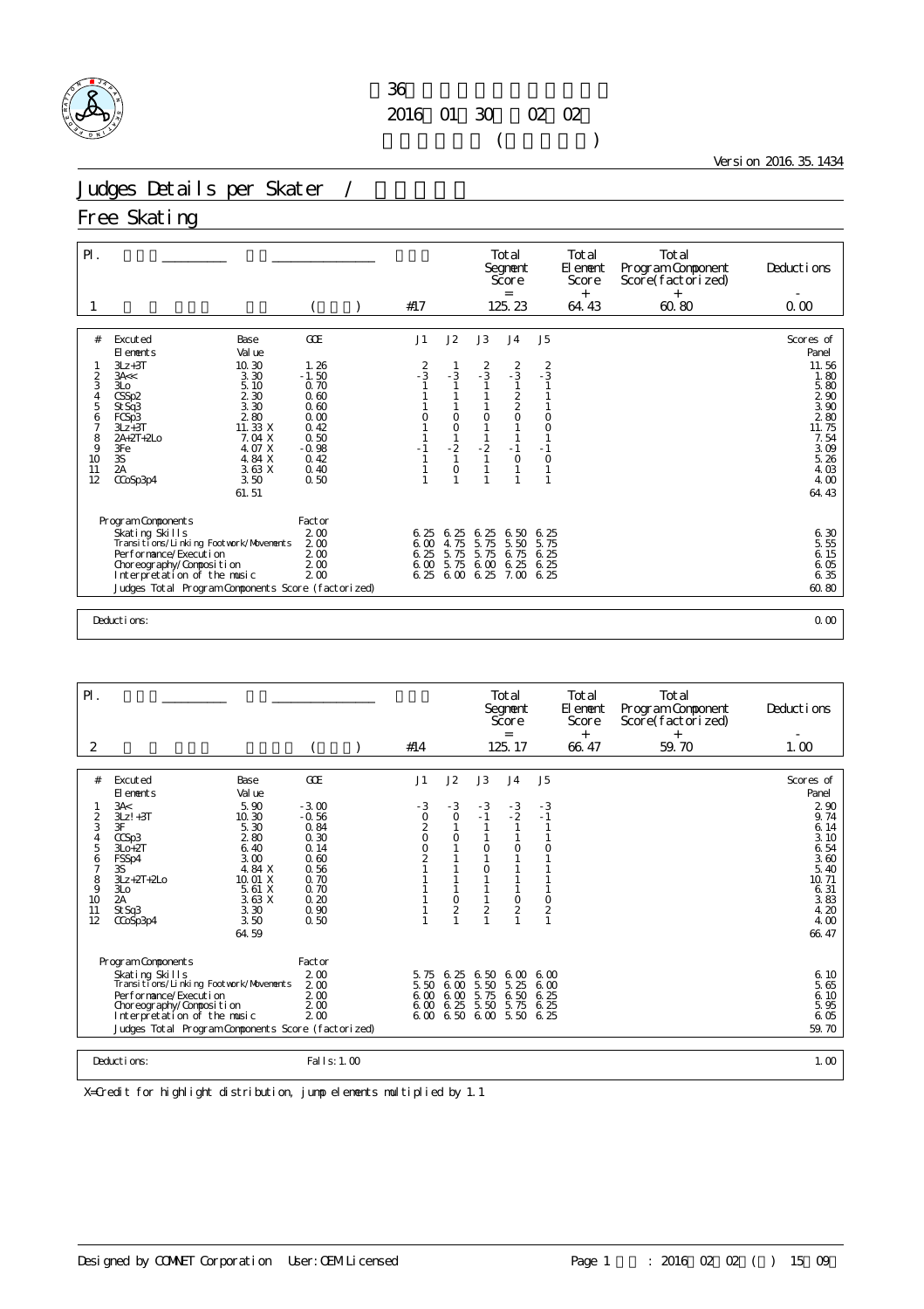

Version 2016.35.1434

# Judges Details per Skater /

## Free Skating

| $\mathsf{P}$ .<br>3                                                       |                                                                                                                                                                                                                                                                            |                                                                                                                    | #16                                                                            |                                                                          |                                                                                                                         | Total<br>Segnent<br>Score<br>$=$<br>108.12                                                                                 |                                                                                                                                   | Total<br>El ement<br>Score<br>$^{+}$<br>53.52 | Total<br>Program Component<br>Score(factorized)<br>$^{+}$<br>55.60 | Deducti ons<br>1.00                                                                                                          |
|---------------------------------------------------------------------------|----------------------------------------------------------------------------------------------------------------------------------------------------------------------------------------------------------------------------------------------------------------------------|--------------------------------------------------------------------------------------------------------------------|--------------------------------------------------------------------------------|--------------------------------------------------------------------------|-------------------------------------------------------------------------------------------------------------------------|----------------------------------------------------------------------------------------------------------------------------|-----------------------------------------------------------------------------------------------------------------------------------|-----------------------------------------------|--------------------------------------------------------------------|------------------------------------------------------------------------------------------------------------------------------|
| #<br>$\frac{2}{3}$<br>$\frac{4}{5}$<br>6<br>7<br>8<br>9<br>10<br>11<br>12 | Excuted<br>Base<br>Val ue<br>El ements<br>3Lz<br>6.00<br>3A<<br>5.90<br>3F<br>5.30<br>3L <sub>O</sub><br>5.10<br>2 3 0<br>CCSp2<br>4.84 X<br>3S<br>FSSp3<br>260<br>11.33 X<br>$3Lz + 3T$<br>$2A+3T$<br>8.36 X<br>1.21X<br>1A<br>260<br>St Sq2<br>3.00<br>CCoSp3p3<br>58.54 | GOE<br>$-0.98$<br>$-3.00$<br>$-1.40$<br>0.28<br>0.10<br>$-1.82$<br>0.40<br>0.56<br>0.42<br>$-0.08$<br>0.50<br>0.00 | J1<br>- 1<br>$-3$<br>$-2$<br>$\mathbf{1}$<br>$-2$<br>$\frac{1}{2}$<br>$\Omega$ | J2<br>$-2$<br>$-3$<br>$-2$<br>$\frac{0}{2}$<br>$\frac{0}{2}$<br>$\Omega$ | J3<br>$-2$<br>$-3$<br>$-3$<br>$\begin{matrix} 0 \\ 0 \\ -3 \\ 0 \end{matrix}$<br>$\circ$<br>$-1$<br>$\circ$<br>$\Omega$ | J <sub>4</sub><br>$-1$<br>$-3$<br>$-1$<br>$\begin{matrix} 1 \\ 0 \\ -3 \end{matrix}$<br>$\circ$<br>$\mathbf{1}$<br>$\circ$ | J <sub>5</sub><br>$-1$<br>$-3$<br>$-2$<br>0<br>0<br>0<br>3<br>$\mathbf{1}$<br>$\circ$<br>$\circ$<br>$\circ$<br>$\circ$<br>$\circ$ |                                               |                                                                    | Scores of<br>Panel<br>5.02<br>2 90<br>3.90<br>5.38<br>2.40<br>3.02<br>3.00<br>11.89<br>8.78<br>1.13<br>3.10<br>3.00<br>53.52 |
|                                                                           | Program Components<br>Skating Skills<br>Transi ti ons/Li nki ng Footvork/Movements<br>Performance/Execution<br>Choreography/Composition<br>Interpretation of the music<br>Judges Total Program Components Score (factorized)<br>Deductions:                                | Factor<br>200<br>2 <sub>0</sub><br>200<br>2 <sub>0</sub><br>200<br>Fal I s: 1.00                                   | 6.00<br>5.75<br>5.50<br>5.75<br>6,00                                           | 6,00<br>5.25<br>$\frac{5}{5}$ $\frac{50}{75}$<br>6.25                    | 5.75<br>5.<br>25<br>$\frac{5}{5}$ 50<br>5.25<br>5.50                                                                    | 6,00<br>4.75<br>$\begin{array}{c} 5.25 \\ 5.00 \end{array}$<br>5.75                                                        | 5.75<br>5.50<br>5.25<br>5.25<br>5.50                                                                                              |                                               |                                                                    | 5.90<br>5.30<br>5.40<br>5.40<br>5.80<br>55.60<br>1.00                                                                        |

| $\mathsf{P}$ .                                                                                                 |                                                                                                                                                                                                                                                                                       |                                                                                                              |                                                           |                                                                                                                |                                                                                | Total<br>Segnent<br>Score                                               |                                                                                                  | Total<br>El ement<br>Score | Total<br>Program Component<br>Score(factorized) | Deductions                                                                                                                             |
|----------------------------------------------------------------------------------------------------------------|---------------------------------------------------------------------------------------------------------------------------------------------------------------------------------------------------------------------------------------------------------------------------------------|--------------------------------------------------------------------------------------------------------------|-----------------------------------------------------------|----------------------------------------------------------------------------------------------------------------|--------------------------------------------------------------------------------|-------------------------------------------------------------------------|--------------------------------------------------------------------------------------------------|----------------------------|-------------------------------------------------|----------------------------------------------------------------------------------------------------------------------------------------|
| 4                                                                                                              |                                                                                                                                                                                                                                                                                       |                                                                                                              | #18                                                       |                                                                                                                |                                                                                | $=$<br>104.93                                                           |                                                                                                  | $^{+}$<br>52 13            | $^{+}$<br>54.80                                 | $2\omega$                                                                                                                              |
| #<br>$\frac{2}{3}$<br>4<br>5<br>6<br>$\overline{7}$<br>$\begin{array}{c} 8 \\ 9 \end{array}$<br>10<br>11<br>12 | Excuted<br>Base<br>Val ue<br>El ements<br>5.30<br>3F<br>0.60<br>1Lz!<br>6.40<br>$3I_0+2I_0$<br>3.20<br>FCSp4<br>260<br>St Sq2<br>5.61 X<br>3L <sub>O</sub><br>8.36 X<br>$2A+3T$<br>2 3 0<br>CSSp2<br>4.84 X<br>3S<br>3T<br>4.73 X<br>5.61 X<br>2A+1Lo+2S<br>3.50<br>CCoSp3p4<br>53.05 | GOE<br>0.28<br>$-0.10$<br>$-1.82$<br>0.00<br>0.30<br>0.14<br>$-1.54$<br>0.10<br>0.70<br>0.42<br>0.10<br>0.50 | J1<br>$-1$<br>$-2$<br>$\overline{O}$<br>$-2$<br>$-2$<br>0 | J2<br>$\frac{-1}{3}$<br>$\circ$<br>O<br>$\begin{smallmatrix}0\\-3\end{smallmatrix}$<br>$\Omega$<br>$\mathbf 0$ | J3<br>0<br>$\frac{-1}{3}$<br>$\circ$<br>$0$<br>$-3$<br>$\circ$<br>0<br>$\circ$ | J <sub>4</sub><br>O<br>$\frac{-1}{3}$<br>$\circ$<br>$-1$<br>$\mathbf 0$ | J <sub>5</sub><br>O<br>$-1$<br>$-2$<br>$\circ$<br>1<br>$-2$<br>0<br>0<br>$\circ$<br>$\mathbf{1}$ |                            |                                                 | Scores of<br>Panel<br>5.58<br>0.50<br>4.58<br>3.20<br>290<br>5.75<br>6.82<br>2 40<br>$\frac{5}{5}$ 54<br>5.15<br>5.71<br>4.00<br>52 13 |
|                                                                                                                | Program Components<br>Skating Skills<br>Transi ti ons/Li nki ng Footvork/Movements<br>Per for mance/Execution<br>Choreography/Composition<br>Interpretation of the music<br>Judges Total Program Components Score (factorized)                                                        | Factor<br>2 <sub>0</sub><br>2 <sub>0</sub><br>2 <sub>0</sub><br>2 <sub>0</sub><br>2 <sub>0</sub>             | 5.75<br>5.50<br>5.25<br>5.75<br>6 <sub>0</sub>            | 6.00<br>4.75<br>5.50<br>5.50<br>5.75                                                                           | 5.75<br>75<br>$\overline{4}$<br>5.00<br>4.75<br>5.25                           | 5.75<br>5.<br>25<br>5.50<br>5.75<br>6.00                                | 5.75<br>5.25<br>5.50<br>5.50<br>5.50                                                             |                            |                                                 | 5.80<br>5.10<br>5.35<br>5.45<br>5.70<br>54.80                                                                                          |
|                                                                                                                | Deductions:                                                                                                                                                                                                                                                                           | Fal I s: 2 00                                                                                                |                                                           |                                                                                                                |                                                                                |                                                                         |                                                                                                  |                            |                                                 | 2 <sub>0</sub>                                                                                                                         |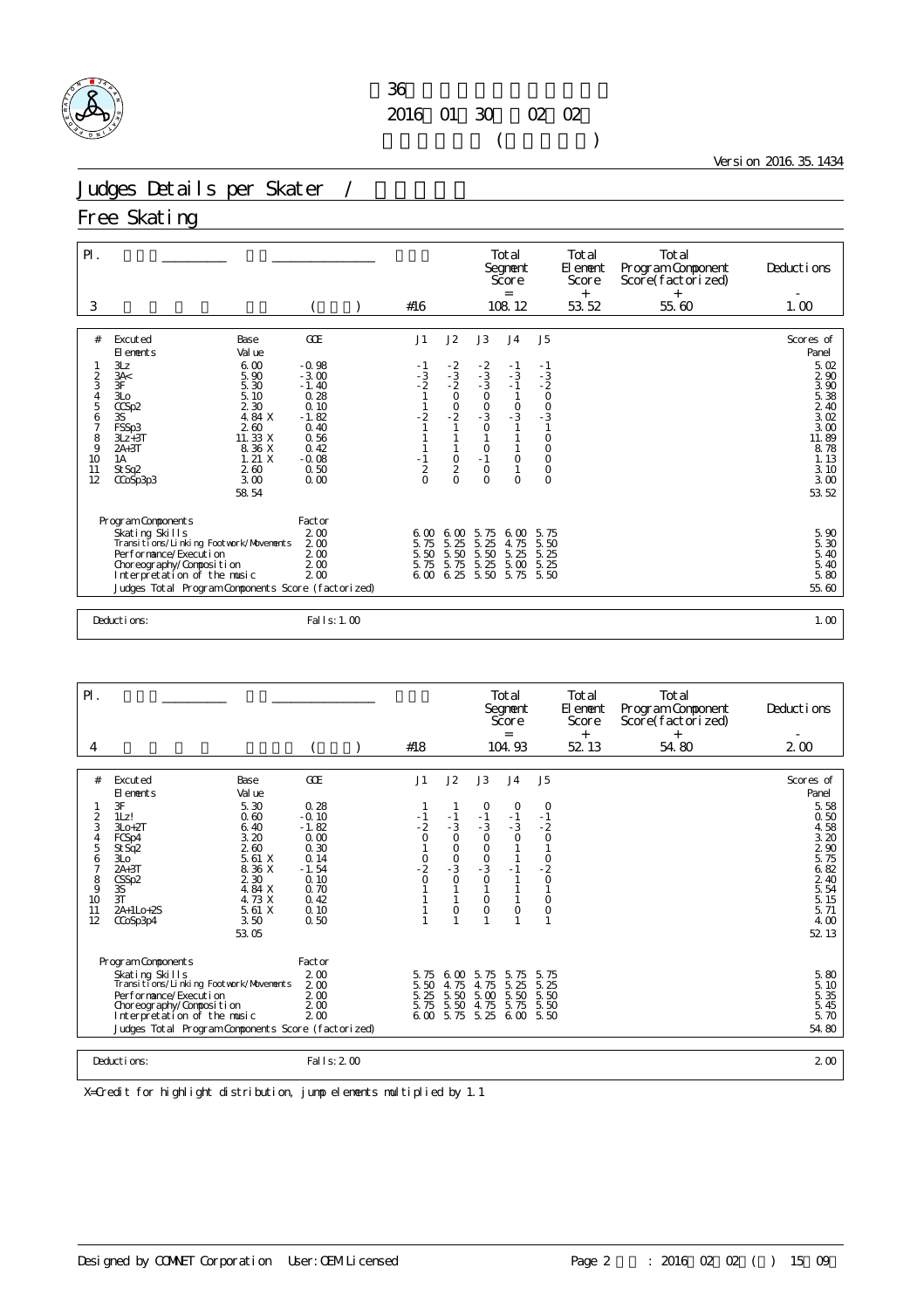

Version 2016.35.1434

# Judges Details per Skater /

## Free Skating

| $P$ .<br>5                                                          |                                                                                                                                                                                                                                                                                    |                                                                                                              | #13                                            |                                                                                                     |                                                                                        | Total<br>Segnent<br>Score<br>$=$<br>101.89                                       |                                                                                                                                  | Total<br>El ement<br>Score<br>$^{+}$<br>50.69 | Total<br>Program Component<br>Score(factorized)<br>$+$<br>51.20 | Deductions<br>0.00                                                                                                                 |
|---------------------------------------------------------------------|------------------------------------------------------------------------------------------------------------------------------------------------------------------------------------------------------------------------------------------------------------------------------------|--------------------------------------------------------------------------------------------------------------|------------------------------------------------|-----------------------------------------------------------------------------------------------------|----------------------------------------------------------------------------------------|----------------------------------------------------------------------------------|----------------------------------------------------------------------------------------------------------------------------------|-----------------------------------------------|-----------------------------------------------------------------|------------------------------------------------------------------------------------------------------------------------------------|
|                                                                     |                                                                                                                                                                                                                                                                                    |                                                                                                              |                                                |                                                                                                     |                                                                                        |                                                                                  |                                                                                                                                  |                                               |                                                                 |                                                                                                                                    |
| #<br>$\overline{c}$<br>3<br>5<br>6<br>7<br>8<br>9<br>10<br>11<br>12 | Excuted<br>Base<br>El ements<br>Val ue<br>2A<br>3.30<br>10.30<br>$3Lz + 3T$<br>2F<br>1.90<br>2 3 0<br>CCSp2<br>5.10<br>3L <sub>O</sub><br>0.55 X<br>1F!<br>8.03 X<br>$3Lz + 2T$<br>4.84 X<br>3S<br>CCoSp3p3<br>3.00<br>3.30<br>St Sq3<br>2A+1T<br>4. 07 X<br>FSSp3<br>260<br>49.29 | GOE<br>0.30<br>0.70<br>0.06<br>0.40<br>0.56<br>$-0.14$<br>$-0.98$<br>0.00<br>0.30<br>0.20<br>$-0.10$<br>0.10 | J1<br>- 1<br>$\circ$<br>0<br>0                 | J2<br>0<br>O<br>$\mathsf O$<br>$-1$<br>$-2$<br>$\circ$<br>$\circ$<br>$\circ$<br>$\circ$<br>$\Omega$ | J3<br>O<br>O<br>$-1$<br>$-2$<br>$\circ$<br>$\mathbf{1}$<br>$\circ$<br>$-1$<br>$\Omega$ | J <sub>4</sub><br>$\circ$<br>$-2$<br>$-1$<br>$\circ$<br>1<br>$\circ$<br>$\Omega$ | J <sub>5</sub><br>$\circ$<br>$\circ$<br>$\mathbf{1}$<br>$-2$<br>$-1$<br>$\circ$<br>$\mathbf{1}$<br>$\circ$<br>$\circ$<br>$\circ$ |                                               |                                                                 | Scores of<br>Panel<br>3.60<br>11.00<br>1.96<br>2 70<br>5.66<br>0.41<br>7.05<br>4.84<br>$3.30$<br>$3.50$<br>$3.97$<br>2 70<br>50.69 |
|                                                                     | Program Components<br>Skating Skills<br>Transi ti ons/Li nki ng Footvork/Movements<br>Per for mance/Execution<br>Choreography/Composition<br>Interpretation of the music<br>Judges Total Program Components Score (factorized)                                                     | Factor<br>2 <sub>0</sub><br>200<br>2 <sub>0</sub><br>200<br>200                                              | 5.75<br>5.75<br>5.75<br>6 <sub>0</sub><br>6.00 | 5.<br>$\infty$<br>3.75<br>4.25<br>4.50<br>4.50                                                      | 5.25<br>5.00<br>5.00<br>5.00<br>4.75                                                   | 5.25<br>4.75<br>4.75<br>5.25<br>4.50                                             | 5.75<br>5.50<br>5.25<br>5.25<br>5.50                                                                                             |                                               |                                                                 | 5.40<br>4.95<br>$\begin{array}{c} 5.00 \\ 5.20 \end{array}$<br>5.05<br>51.20                                                       |
|                                                                     | Deductions:                                                                                                                                                                                                                                                                        |                                                                                                              |                                                |                                                                                                     |                                                                                        |                                                                                  |                                                                                                                                  |                                               |                                                                 | 0.00                                                                                                                               |

|                                                                                                                                                                                                                                                                                                                                                |                                                                                                           |                                          |                                                                                                                      |                                                                                                                                       | Total<br>Segnent<br>Score                                                                     |                                                                                                                 | Total<br>El ement<br>Score | Total<br>Program Component<br>Score(factorized) | Deductions                                                                                                                  |
|------------------------------------------------------------------------------------------------------------------------------------------------------------------------------------------------------------------------------------------------------------------------------------------------------------------------------------------------|-----------------------------------------------------------------------------------------------------------|------------------------------------------|----------------------------------------------------------------------------------------------------------------------|---------------------------------------------------------------------------------------------------------------------------------------|-----------------------------------------------------------------------------------------------|-----------------------------------------------------------------------------------------------------------------|----------------------------|-------------------------------------------------|-----------------------------------------------------------------------------------------------------------------------------|
| 6                                                                                                                                                                                                                                                                                                                                              |                                                                                                           | #9                                       |                                                                                                                      |                                                                                                                                       | $=$<br>99.91                                                                                  |                                                                                                                 | $^{+}$<br>46.91            | $^{+}$<br>54.00                                 | 1.00                                                                                                                        |
| #<br>Excuted<br>Base<br>Val ue<br>El ements<br>1.50<br>3Lz << e<br>3F<br>5.30<br>$\overline{2}$<br>3<br>3S<br>4.40<br>260<br>CSSp3<br>4<br>1.80<br>5<br>3Lo<<<br>6.16 X<br>$3T+2T$<br>6<br>5.61 X<br>7<br>2A+1Lo+2S<br>8<br>3T<br>4.73 X<br>3.63 X<br>9<br>2A<br>10<br>FCSp4<br>3.20<br>2.60<br>11<br>StSq2<br>12<br>3.50<br>CCoSp3p4<br>45.03 | GOE<br>$-0.90$<br>0.56<br>0.42<br>0.40<br>$-0.90$<br>0.56<br>0.40<br>0.14<br>0.20<br>0.20<br>0.70<br>0.10 | J1<br>$-3$<br>$-3$<br>0<br>1<br>$\Omega$ | J2<br>$-3$<br>$\circ$<br>$-3$<br>$\circ$<br>$\mathbf 0$<br>$\circ$<br>$\mathbf{1}$<br>$\overline{2}$<br>$\mathbf{1}$ | J3<br>$-3$<br>$\mathbf{1}$<br>0<br>$\begin{array}{c} 0 \\ -3 \end{array}$<br>0<br>$\circ$<br>$\mathbf{1}$<br>$\mathbf{1}$<br>$\Omega$ | J <sub>4</sub><br>$-3$<br>$-3$<br>$\circ$<br>$\circ$<br>$\circ$<br>$\overline{2}$<br>$\Omega$ | J <sub>5</sub><br>$-3$<br>$\mathbf{1}$<br>0<br>$-3$<br>$\circ$<br>$\circ$<br>$\circ$<br>$\mathbf{1}$<br>$\circ$ |                            |                                                 | Scores of<br>Panel<br>0.60<br>5.86<br>4.82<br>3.00<br>0.90<br>6.72<br>6.01<br>4.87<br>3.83<br>3.40<br>3.30<br>3.60<br>46.91 |
| Program Components<br>Skating Skills<br>Transi ti ons/Li nki ng Footwork/Movements<br>Per for mance/Execution<br>Choreography/Composition<br>Interpretation of the music<br>Judges Total Program Components Score (factorized)<br>Deducti ons:                                                                                                 | Factor<br>2 <sub>0</sub><br>200<br>200<br>2 <sub>0</sub><br>2 <sub>0</sub><br>Fal I s: 1.00               | 5.50<br>5.25<br>5.75<br>5.75             | 5.50<br>5.00<br>5.25<br>5.25                                                                                         | 5.25<br>4.75<br>5.00<br>4.75<br>$600$ 5.50 5.00                                                                                       | 5.50<br>5.00<br>6.00<br>6.00<br>5.75                                                          | 5.50<br>5.25<br>5.50<br>5.50<br>5.50                                                                            |                            |                                                 | $\frac{5}{5} \frac{45}{05}$<br>$\frac{5}{5} \frac{50}{45}$<br>5.55<br>54.00<br>1.00                                         |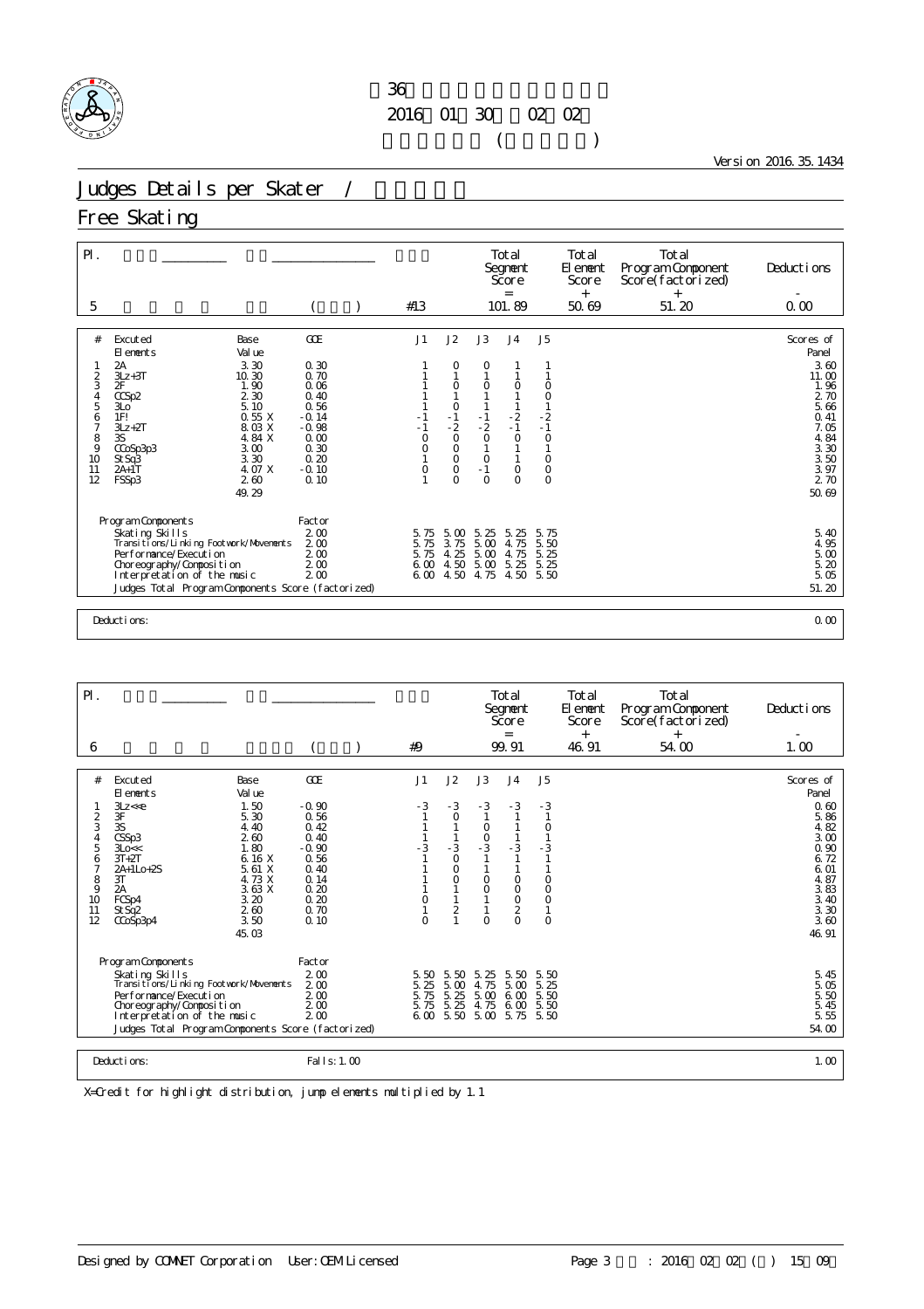

Version 2016.35.1434

# Judges Details per Skater /

## Free Skating

| $P$ .                                                                                        |                                                                                                                                                                                                                                                              |                                                                                                                     | #11                                                                                 |                                                                        |                                                                                  | Total<br>Segnent<br>Score<br>$=$<br>97.55                                                           |                                                                                                                                                  | Total<br>El ement<br>Score<br>$+$<br>44.45 | Total<br>Program Component<br>Score(factorized)<br>$^{+}$<br>53.10 | Deducti ons<br>0.00                                                                                                                                                     |
|----------------------------------------------------------------------------------------------|--------------------------------------------------------------------------------------------------------------------------------------------------------------------------------------------------------------------------------------------------------------|---------------------------------------------------------------------------------------------------------------------|-------------------------------------------------------------------------------------|------------------------------------------------------------------------|----------------------------------------------------------------------------------|-----------------------------------------------------------------------------------------------------|--------------------------------------------------------------------------------------------------------------------------------------------------|--------------------------------------------|--------------------------------------------------------------------|-------------------------------------------------------------------------------------------------------------------------------------------------------------------------|
|                                                                                              |                                                                                                                                                                                                                                                              |                                                                                                                     |                                                                                     |                                                                        |                                                                                  |                                                                                                     |                                                                                                                                                  |                                            |                                                                    |                                                                                                                                                                         |
| #<br>$\frac{2}{3}$<br>5<br>6<br>7<br>$\begin{array}{c} 8 \\ 9 \end{array}$<br>10<br>11<br>12 | Excuted<br>Base<br>El ements<br>Val ue<br>3F<br>5.30<br>5.70<br>$3S+2T$<br>1.30<br>2S<br>3.00<br>FCCoSp3p3<br>5.60<br>$3T+2T$<br>3.00<br>CCoSp3p3<br>3.63 X<br>2A<br>3T<br>4.73 X<br>1.54X<br>2Fe<br>2.60<br>St Sq2<br>3.63X<br>2A<br>FSSp4<br>3.00<br>43.03 | GOE<br>0.70<br>0.14<br>$-0.36$<br>0.50<br>0.42<br>0.40<br>0.20<br>0.00<br>$-0.48$<br>0.10<br>$-0.60$<br>$\Omega$ 40 | J1<br>2<br>$\circ$<br>$-1$<br>0<br>$\mathsf O$<br>$-1$<br>$0 - 1$<br>$\mathfrak{D}$ | J2<br>1<br>$-2$<br>1<br>$\circ$<br>1<br>$\frac{0}{2}$<br>$\frac{0}{2}$ | J3<br>$\frac{0}{2}$<br>$\begin{array}{c} 0 \\ -2 \end{array}$<br>$\circ$<br>$-1$ | J <sub>4</sub><br>$\frac{0}{2}$<br>$\circ$<br>$\circ$<br>$-1$<br>$\overline{1}$<br>$-1$<br>$\Omega$ | J <sub>5</sub><br>0<br>$\begin{smallmatrix}0\\-2\end{smallmatrix}$<br>$\mathbf{1}$<br>$\circ$<br>$\mathsf O$<br>$\frac{0}{2}$<br>$-0$<br>$\circ$ |                                            |                                                                    | Scores of<br>Panel<br>6.00<br>5.84<br>0.94<br>3.50<br>6.02<br>3.40<br>3.83<br>4.73<br>1.06<br>$\begin{smallmatrix} 2 & 70 \\ 3 & 03 \end{smallmatrix}$<br>3.40<br>44.45 |
|                                                                                              | Program Components<br>Skating Skills<br>Transi ti ons/Li nki ng Footvork/Movements<br>Performance/Execution<br>Choreography/Composition<br>Interpretation of the music<br>Judges Total Program Components Score (factorized)                                 | Factor<br>2 <sub>0</sub><br>200<br>200<br>2 <sub>0</sub><br>200                                                     | 5.25<br>5.00<br>5.00<br>5.00<br>5.25                                                | 5.75<br>5.25<br>5.25<br>5.50<br>5.50                                   | 5.50<br>5.25<br>$\frac{5}{5}$ $\frac{25}{25}$<br>5.50                            | 5.00<br>5.25<br>5.75<br>5.50<br>6.25                                                                | 5.00<br>5.00<br>5.25<br>5.00<br>5.25                                                                                                             |                                            |                                                                    | 5.30<br>5.15<br>5.30<br>5.25<br>5.55<br>53.10                                                                                                                           |
|                                                                                              | Deductions:                                                                                                                                                                                                                                                  |                                                                                                                     |                                                                                     |                                                                        |                                                                                  |                                                                                                     |                                                                                                                                                  |                                            |                                                                    | 0.00                                                                                                                                                                    |

| $\mathsf{P}$ .                                                                               |                                                                                                                                                                                                                                                                                            |                                                                                                                           |                                                                  |                                                                                                   |                                                                              | Total<br>Segnent<br>Score                                                      |                                                                                 | Total<br>El ement<br>Score | Total<br>Program Component<br>Score(factorized) | Deductions                                                                                                                           |
|----------------------------------------------------------------------------------------------|--------------------------------------------------------------------------------------------------------------------------------------------------------------------------------------------------------------------------------------------------------------------------------------------|---------------------------------------------------------------------------------------------------------------------------|------------------------------------------------------------------|---------------------------------------------------------------------------------------------------|------------------------------------------------------------------------------|--------------------------------------------------------------------------------|---------------------------------------------------------------------------------|----------------------------|-------------------------------------------------|--------------------------------------------------------------------------------------------------------------------------------------|
| 8                                                                                            |                                                                                                                                                                                                                                                                                            |                                                                                                                           | #15                                                              |                                                                                                   |                                                                              | $=$<br>96.00                                                                   |                                                                                 | $^{+}$<br>44.80            | $+$<br>53.20                                    | $2\omega$                                                                                                                            |
| #<br>$\frac{2}{3}$<br>$\overline{4}$<br>5<br>6<br>$\overline{7}$<br>8<br>9<br>10<br>11<br>12 | Base<br>Excuted<br>Val ue<br>El ements<br>4.20<br>3Lze<br>3L <sub>O</sub><br>5.10<br>3F<br>5.30<br>CSSp4<br>3.00<br>6.16<br>$3S+2A+SFO$<br>3.57<br>3Lo+REP<br>1.43 X<br>2T<br>3S<br>4.84 X<br>FCCoSp3p1<br>200<br>$2A + 2T + 2LO$<br>7.04 X<br>St Sq2<br>2.60<br>3.50<br>CCoSp3p4<br>48.74 | <b>GOE</b><br>$-2.10$<br>$-1.26$<br>0.14<br>0.60<br>0.70<br>$-2.10$<br>$-0.56$<br>0.84<br>0.00<br>$-1.00$<br>0.30<br>0.50 | J1<br>$-3$<br>- 1<br>$\circ$<br>$2 + 3 = 3$<br>$-3 = 20$<br>$-2$ | J2<br>$-3$<br>$\frac{2}{0}$<br>$-3$<br>$-3$<br>$\mathbf{1}$<br>$\frac{0}{2}$<br>$\mathbf{1}$<br>1 | J3<br>$-3$<br>$\frac{2}{0}$<br>$-3$<br>$-3$<br>0<br>0<br>0<br>-2<br>$\Omega$ | J <sub>4</sub><br>$-3$<br>$-2$<br>$-3$<br>$-3$<br>$-2$<br>$-2$<br>$\mathbf{1}$ | J5<br>$-3$<br>$-2$<br>$\circ$<br>$-3$<br>$-2$<br>1<br>$-2$<br>0<br>$\mathbf{1}$ |                            |                                                 | Scores of<br>Panel<br>2 10<br>3.84<br>5.44<br>3.60<br>6.86<br>1.47<br>0.87<br>5.68<br>2 <sub>0</sub><br>6.04<br>290<br>4.00<br>44.80 |
|                                                                                              | Program Components<br>Skating Skills<br>Transi ti ons/Li nki ng Footvork/Movements<br>Per for mance/Execution<br>Choreography/Composition<br>Interpretation of the music<br>Judges Total Program Components Score (factorized)                                                             | Factor<br>200<br>2 <sub>0</sub><br>200<br>2 <sub>0</sub><br>2 <sub>0</sub>                                                | 5.75<br>5.25<br>5.25<br>5.50<br>5.50 5.25                        | 5.50<br>4.75<br>5.00<br>5.25                                                                      | 5.50<br>5.00<br>5.00<br>5.25<br>5.25                                         | 6.00<br>5.00<br>5.50<br>5.25<br>5.00 5.25                                      | 5.75<br>5.50<br>5.25<br>5.50                                                    |                            |                                                 | 5.70<br>5.10<br>5.20<br>$\frac{5}{5}$ . $\frac{35}{25}$<br>53.20                                                                     |
|                                                                                              | Deductions:                                                                                                                                                                                                                                                                                | Fal   s: 2 00                                                                                                             |                                                                  |                                                                                                   |                                                                              |                                                                                |                                                                                 |                            |                                                 | 2 <sub>0</sub>                                                                                                                       |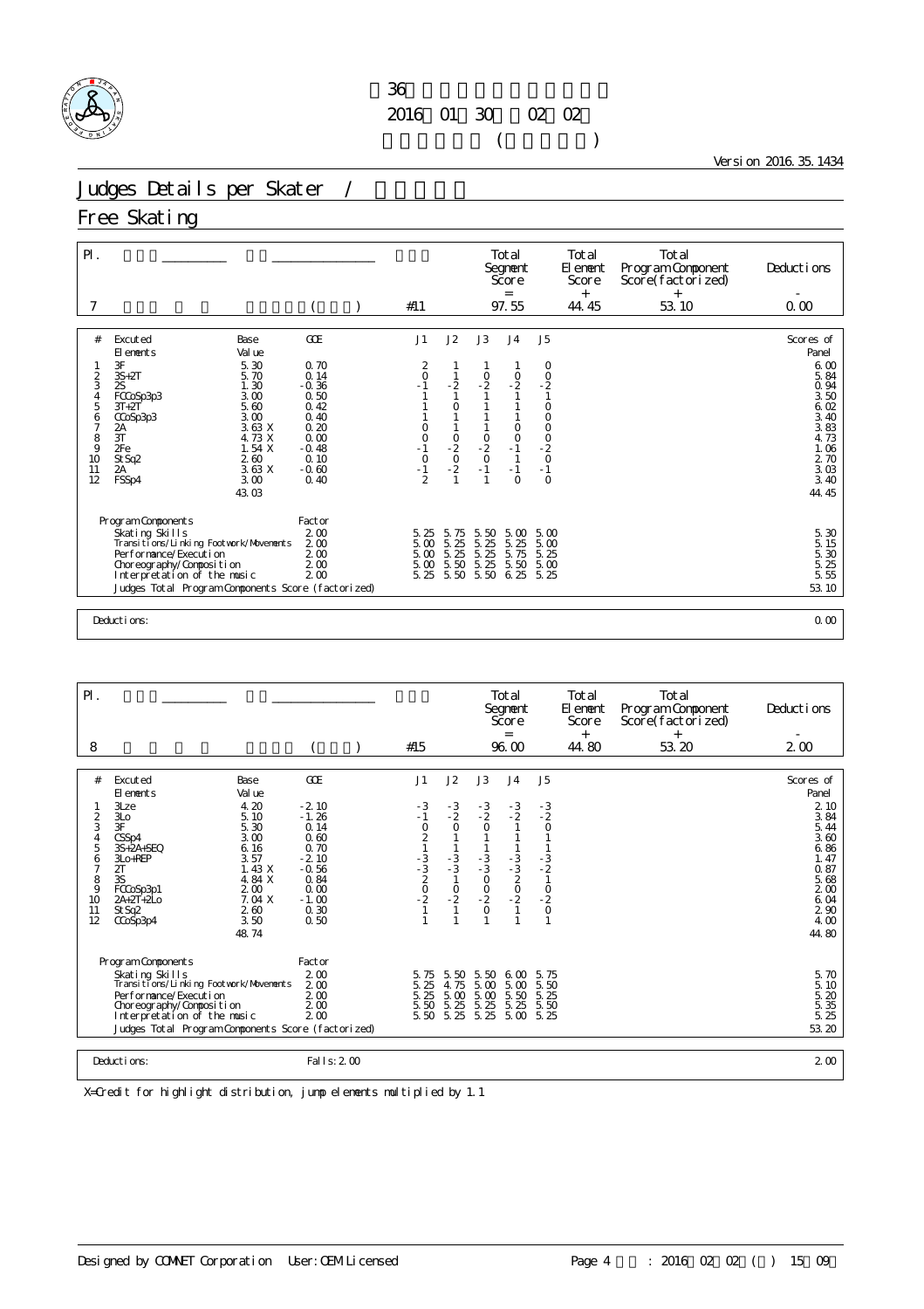

Version 2016.35.1434

# Judges Details per Skater /

## Free Skating

| $P$ .<br>9 |                                                         |                       | #8                   |                                  |                             | Total<br>Segnent<br>Score<br>$=$<br>83.89 |                                            | Total<br>El ement<br>Score<br>$+$<br>33.59 | Total<br>Program Component<br>Score(factorized)<br>$+$<br>50.30 | Deductions<br>0.00 |
|------------|---------------------------------------------------------|-----------------------|----------------------|----------------------------------|-----------------------------|-------------------------------------------|--------------------------------------------|--------------------------------------------|-----------------------------------------------------------------|--------------------|
| #          | Excuted<br>Base                                         | GOE                   | J1                   | J2                               | J3                          | J <sub>4</sub>                            | J <sub>5</sub>                             |                                            |                                                                 | Scores of          |
|            | El ements<br>Val ue                                     |                       |                      |                                  |                             |                                           |                                            |                                            |                                                                 | Panel              |
|            | 2A<br>3.30                                              | 0.70                  |                      |                                  |                             | $\frac{2}{3}$                             |                                            |                                            |                                                                 | 4.00               |
| 2          | 4.20<br>$3Lz$ $<$ !                                     | $-2.10$               |                      |                                  | $-3$                        |                                           | $-3$                                       |                                            |                                                                 | 2 10               |
| 3<br>4     | 3.20<br>FCSp4<br>1.30<br>35 <                           | 0.30<br>$-0.48$       | $-3$<br>$-3$<br>$-3$ |                                  | $\frac{1}{2}$<br>- 2<br>- 1 |                                           | $\overline{1}$                             |                                            |                                                                 | 3.50<br>0.82       |
| 5          | 3.00<br>CCoSp3p3                                        | 0.14                  |                      | $-3$<br>$-2$<br>$-2$<br>0        |                             | $\frac{1}{2}$                             | $-3$                                       |                                            |                                                                 | 3.14               |
| 6          | 1.98 X<br>2L <sub>0</sub>                               | 0.06                  |                      | $\circ$                          |                             | $\circ$                                   | $\begin{smallmatrix}0\\1\end{smallmatrix}$ |                                            |                                                                 | 204                |
| 7<br>8     | $3Lz < +2T$<br>6.05 X<br>5.61 X<br>2A+1Lo+3S<<          | $-0.70$<br>$-0.70$    | $-1$<br>$-1$         | $-1$<br>$-1$                     | $\frac{0}{-2}$              | $-1$<br>$-1$                              | $-2$                                       |                                            |                                                                 | 5.35<br>4.91       |
| 9          | 2T<br>1.43 X                                            | 0.00                  | $\Omega$             | $\Omega$                         | $\Omega$                    | $\Omega$                                  | $\circ$                                    |                                            |                                                                 | 1.43               |
| 10         | $2F^*+2T^*$<br>0.00X                                    |                       |                      |                                  |                             |                                           |                                            |                                            |                                                                 |                    |
| 11<br>12   | 2.60<br>St Sq2<br>CSSp3<br>260                          | 0.60<br>0.50          |                      | $\overline{2}$<br>$\overline{1}$ | $\mathbf{1}$                | $\mathbf{1}$                              | $\mathbf{1}$<br>$\mathbf{1}$               |                                            |                                                                 | 3.20<br>3.10       |
|            | 35.27                                                   |                       |                      |                                  |                             |                                           |                                            |                                            |                                                                 | 33.59              |
|            |                                                         |                       |                      |                                  |                             |                                           |                                            |                                            |                                                                 |                    |
|            | Program Components                                      | Factor                |                      |                                  |                             |                                           |                                            |                                            |                                                                 |                    |
|            | Skating Skills                                          | 2 <sub>0</sub>        | 5.75                 | 75<br>4.                         | 4.75                        | 5.00                                      | 5.00                                       |                                            |                                                                 | 5.05               |
|            | Transi ti ons/Li nki ng Footvork/Movements              | 200                   | 5.75                 | 4.50                             | 4.50                        | 4.75                                      | 4.75                                       |                                            |                                                                 | 4.85               |
|            | Per for mance/Execution                                 | 200                   | 5.75<br>6.00         | 4.50<br>4.75                     | 4.50                        | 5.25<br>5.00                              | 5.25<br>5.00                               |                                            |                                                                 | 5.05<br>5.05       |
|            | Choreography/Composition<br>Interpretation of the music | 2 <sub>0</sub><br>200 | 6.25                 | 5.00                             | 4.50<br>4.75                | 4.75                                      | 5.00                                       |                                            |                                                                 | 5.15               |
|            | Judges Total Program Components Score (factorized)      |                       |                      |                                  |                             |                                           |                                            |                                            |                                                                 | 50.30              |
|            |                                                         |                       |                      |                                  |                             |                                           |                                            |                                            |                                                                 |                    |
|            | Deductions:                                             |                       |                      |                                  |                             |                                           |                                            |                                            |                                                                 | 0.00               |

| $\mathsf{P}$ .                                                           |                                                                                                                                                                                                                                                                     |                                                                                                                                     |                                                                               |                                                                                       |                                                                                           | Total<br>Segnent<br>Score                                                                       |                                                           | Total<br>El enent<br>Score | Total<br>Program Component<br>Score(factorized) | Deductions                                                                                                                |
|--------------------------------------------------------------------------|---------------------------------------------------------------------------------------------------------------------------------------------------------------------------------------------------------------------------------------------------------------------|-------------------------------------------------------------------------------------------------------------------------------------|-------------------------------------------------------------------------------|---------------------------------------------------------------------------------------|-------------------------------------------------------------------------------------------|-------------------------------------------------------------------------------------------------|-----------------------------------------------------------|----------------------------|-------------------------------------------------|---------------------------------------------------------------------------------------------------------------------------|
| 10                                                                       |                                                                                                                                                                                                                                                                     |                                                                                                                                     | #12                                                                           |                                                                                       |                                                                                           | $=$<br>79.08                                                                                    |                                                           | $^{+}$<br>38.08            | $^{+}$<br>42.00                                 | 1.00                                                                                                                      |
| #<br>2<br>3<br>4<br>5<br>6<br>$\overline{7}$<br>8<br>9<br>10<br>11<br>12 | Excuted<br>Base<br>Val ue<br>El ements<br>$3T+2T$<br>5.60<br>2s<<br>0.40<br>FSSp4<br>3.00<br>3.10<br>35<<br>3T<br>4.30<br>2A<br>3.30<br>3.63X<br>2A<br>2F<br>209 X<br>CCoSp3p4<br>3.50<br>260<br>StSq2<br>5.72 X<br>$2Lz! + 2L0 + 2T$<br>FCCoSp3p4<br>3.50<br>40.74 | <b>GOE</b><br>$-0.70$<br>$-0.28$<br>0.40<br>$-2.10$<br>0.56<br>$-0.20$<br>0.10<br>0.00<br>$\Omega$ 40<br>$-0.10$<br>$-0.78$<br>0.04 | J1<br>$\frac{0}{3}$<br>$-3$<br>2<br>-1<br>$\circ$<br>$\circ$<br>$\frac{0}{3}$ | J2<br>$-1$<br>$-2$<br>$-3$<br>$\circ$<br>$-1$<br>$\circ$<br>$\frac{0}{2}$<br>$\Omega$ | J3<br>$\frac{2}{3}$<br>$\frac{0}{3}$<br>$\circ$<br>$\bar{0}$<br>$\frac{0}{3}$<br>$\Omega$ | J <sub>4</sub><br>$-1$<br>$-3$<br>$-3$<br>$\circ$<br>$\circ$<br>$\circ$<br>$-1$<br>$-3$<br>$-1$ | J <sub>5</sub><br>- 1<br>$-3$<br>- 3<br>$\circ$<br>000000 |                            |                                                 | Scores of<br>Panel<br>4.90<br>0.12<br>3.40<br>1.00<br>4.86<br>3.10<br>3.73<br>209<br>3.90<br>250<br>4.94<br>3.54<br>38.08 |
|                                                                          | Program Components<br>Skating Skills<br>Transi ti ons/Li nki ng Footvork/Movements<br>Per for mance/Execution<br>Choreography/Composition<br>Interpretation of the music<br>Judges Total Program Components Score (factorized)                                      | Factor<br>2 <sub>0</sub><br>200<br>200<br>$2\omega$<br>200                                                                          | 4.75<br>4.25<br>4.50<br>4.25<br>4.00                                          | 4.50<br>4.00<br>4.25<br>4.25<br>4.25                                                  | 4.75<br>4.00<br>4.50<br>4.50                                                              | 4.25<br>3.75<br>4.00<br>3.75<br>4.25 3.50                                                       | 4.25<br>4.00<br>4.25<br>4.00<br>4.25                      |                            |                                                 | 4.50<br>4.00<br>4.30<br>4.15<br>4.05<br>42.00                                                                             |
|                                                                          | Deductions:                                                                                                                                                                                                                                                         | Fal   s: 1.00                                                                                                                       |                                                                               |                                                                                       |                                                                                           |                                                                                                 |                                                           |                            |                                                 | 1.00                                                                                                                      |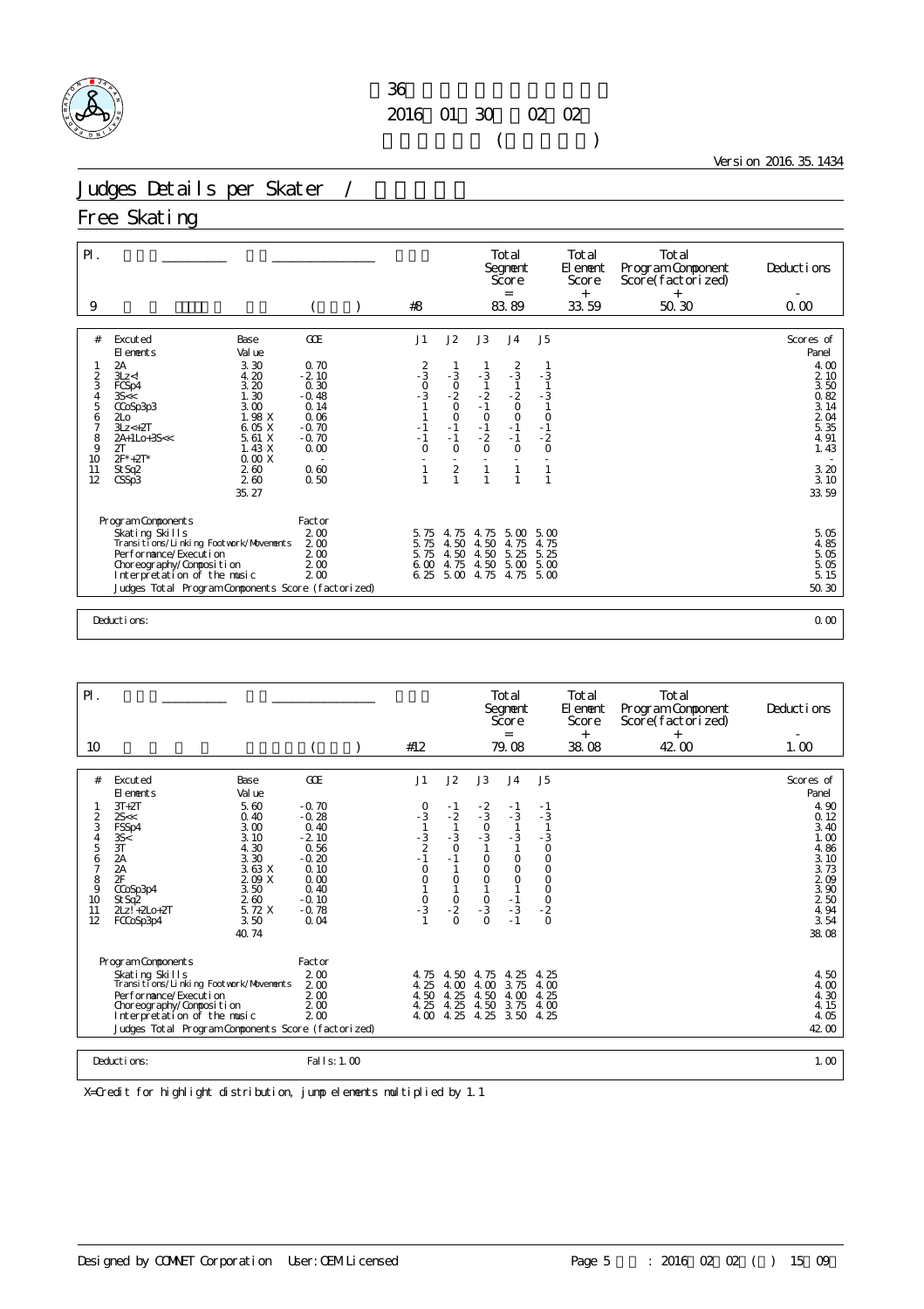

Version 2016.35.1434

# Judges Details per Skater /

## Free Skating

| $P$ .<br>11                                                   |                                                                                                                                                                                                                                                                                                  |                                                                                                                       | #5                                                                             |                                                                                                               |                                                                                                                             | Total<br>Segnent<br>Score<br>$=$<br>75.49                                                                                                    |                                                                                                                                                           | Total<br>El ement<br>Score<br>$^{+}$<br>36.69 | Total<br>Program Component<br>Score(factorized)<br>$^{+}$<br>38.80 | Deductions<br>0.00                                                                                                                          |
|---------------------------------------------------------------|--------------------------------------------------------------------------------------------------------------------------------------------------------------------------------------------------------------------------------------------------------------------------------------------------|-----------------------------------------------------------------------------------------------------------------------|--------------------------------------------------------------------------------|---------------------------------------------------------------------------------------------------------------|-----------------------------------------------------------------------------------------------------------------------------|----------------------------------------------------------------------------------------------------------------------------------------------|-----------------------------------------------------------------------------------------------------------------------------------------------------------|-----------------------------------------------|--------------------------------------------------------------------|---------------------------------------------------------------------------------------------------------------------------------------------|
|                                                               |                                                                                                                                                                                                                                                                                                  |                                                                                                                       |                                                                                |                                                                                                               |                                                                                                                             |                                                                                                                                              |                                                                                                                                                           |                                               |                                                                    |                                                                                                                                             |
| #<br>2<br>3<br>5<br>6<br>7<br>$\frac{8}{9}$<br>10<br>11<br>12 | Excuted<br>Base<br>El ements<br>Val ue<br>$3Lz + 3T <<$<br>7.30<br>1.80<br>2L <sub>0</sub><br>2F<br>1.90<br>2 50<br>CCoSp2p3<br>260<br>St Sq2<br>2.30<br>CCSp2<br>2 31 X<br>2Lz <sup>'</sup><br>1.87 X<br>$2S+1T$<br>2A<br>3.63 X<br>4.73 X<br>3T<br>5.61X<br>2A+1Lo+2S<br>FSSp3<br>260<br>39.15 | GOE<br>$-1.82$<br>0.00<br>0.06<br>0.04<br>0.00<br>$-0.24$<br>$-0.06$<br>$-0.12$<br>0.20<br>$-0.70$<br>0.30<br>$-0.12$ | J1<br>$-2$<br>0<br>0<br>$\circ$<br>$-1$<br>$\circ$<br>$-1$<br>$-1$<br>$\Omega$ | J2<br>$-2$<br>$\circ$<br>O<br>1<br>$\circ$<br>$-1$<br>$-1$<br>$-1$<br>$\circ$<br>$-1$<br>$\mathbf{1}$<br>$-1$ | J3<br>$-3$<br>$\circ$<br>$\circ$<br>$\mathsf O$<br>$\circ$<br>$-1$<br>$\circ$<br>$-1$<br>$\circ$<br>$-1$<br>$\circ$<br>$-1$ | J <sub>4</sub><br>$-3$<br>$\circ$<br>$\circ$<br>$-1$<br>$\circ$<br>$-1$<br>$\circ$<br>$\circ$<br>$\mathbf{1}$<br>$-1$<br>$\circ$<br>$\Omega$ | J <sub>5</sub><br>$-3$<br>$\circ$<br>$\circ$<br>$\mathsf O$<br>$\circ$<br>$\mathsf O$<br>$\circ$<br>$\circ$<br>$\circ$<br>$-1$<br>$\mathbf{1}$<br>$\circ$ |                                               |                                                                    | Scores of<br>Panel<br>5.48<br>1.80<br>1.96<br>$\frac{2}{2}$ $\frac{54}{60}$<br>206<br>2 25<br>1.75<br>3.83<br>4.03<br>5.91<br>2.48<br>36.69 |
|                                                               | Program Components<br>Skating Skills<br>Transi ti ons/Li nki ng Footvork/Movements<br>Per for mance/Execution<br>Choreography/Composition<br>Interpretation of the music<br>Judges Total Program Components Score (factorized)                                                                   | Factor<br>2 <sub>0</sub><br>200<br>2 <sub>0</sub><br>2 <sub>0</sub><br>200                                            | 4.25<br>4.00<br>4.00<br>4.25<br>4.50                                           | . 25<br>4.<br>3.25<br>3.75<br>4.00<br>3.50                                                                    | 25<br>4.<br>3.50<br>3.75<br>4.00<br>3.50                                                                                    | 25<br>4.<br>3.50<br>3.75<br>3.50<br>3.25                                                                                                     | 4.50<br>4.00<br>3.75<br>4.00<br>3.75                                                                                                                      |                                               |                                                                    | 4.30<br>3.65<br>$\frac{3}{3}$ 80<br>3.95<br>3.70<br>38.80                                                                                   |
|                                                               | Deductions:                                                                                                                                                                                                                                                                                      |                                                                                                                       |                                                                                |                                                                                                               |                                                                                                                             |                                                                                                                                              |                                                                                                                                                           |                                               |                                                                    | 0.00                                                                                                                                        |

| 42.00<br>#2<br>74.17<br>33.17<br>12<br>GOE<br>J2<br>J3<br>J5<br>#<br>J1<br>J <sub>4</sub><br>Excuted<br>Base<br>Val ue<br>El ements<br>3.10<br>3S<<br>$-0.70$<br>- 1<br>$-1$<br>$-1$<br>- 1<br>$-1$<br>$\frac{2}{3}$<br>$3T+2T$<br>0.14<br>5.60<br>$\circ$<br>$\circ$<br>$\circ$<br>$\circ$<br>$-0.24$<br>$-1$<br>2Lz!<br>2.10<br>$-1$<br>$-1$<br>- 1<br>0<br>$\overline{4}$<br>1T<br>0.40<br>$-0.04$<br>$-1$<br>$\circ$<br>- 1<br>$\circ$<br>$\circ$<br>5<br>3.00<br>0.00<br>$\circ$<br>$\circ$<br>0<br>$\circ$<br>CCoSp2p4<br>$\circ$<br>$\circ$<br>1.70<br>0.00<br>$\circ$<br>6<br>CCSpB<br>$\circ$<br>$\circ$<br>$\circ$<br>$\overline{7}$<br>5.06 X<br>0.50<br>$2A+2T$<br>8<br>$-2$<br>1FI<br>0.55X<br>$-0.12$<br>$-1$<br>$-1$<br>$-1$<br>$-1$<br>9<br>5.50 X<br>$-0.50$<br>$-1$<br>$2A+1Lo < +2S$<br>$-1$<br>$-1$<br>$-1$<br>$-1$<br>1.98 X<br>$-1$<br>$\circ$<br>10<br>$2\sigma$<br>$-0.06$<br>$\Omega$<br>$\circ$<br>$\circ$<br>$\mathsf O$<br>St Sq2<br>0.00<br>0<br>$\circ$<br>O<br>$\circ$<br>11<br>2.60<br>$\circ$<br>12<br>2.60<br>0.00<br>$\Omega$<br>$\Omega$<br>$\Omega$<br>$\Omega$<br>FSSp3<br>34.19<br>Program Components<br>Factor<br>Skating Skills<br>200<br>4.25<br>4.50<br>4.00<br>4.75<br>4.50<br>Transi ti ons/Li nki ng Footvork/Movements<br>200<br>4.25<br>3.75<br>4.00<br>3.75<br>4.25<br>Per for mance/Execution<br>2 <sub>0</sub><br>4.25<br>4.00<br>4.00<br>4.50<br>4.00<br>2 <sub>0</sub><br>4.25<br>4.25<br>4.25<br>Choreography/Composition<br>4.50<br>4.00<br>2 <sub>0</sub><br>Interpretation of the music<br>4.50 3.75<br>4.00<br>4.75<br>4.00 | $P$ . |  |  | Total<br>Segnent<br>Score<br>$=$ | Total<br>El ement<br>Score | Total<br>Program Component<br>Score(factorized) | Deductions                                                                                                                |
|---------------------------------------------------------------------------------------------------------------------------------------------------------------------------------------------------------------------------------------------------------------------------------------------------------------------------------------------------------------------------------------------------------------------------------------------------------------------------------------------------------------------------------------------------------------------------------------------------------------------------------------------------------------------------------------------------------------------------------------------------------------------------------------------------------------------------------------------------------------------------------------------------------------------------------------------------------------------------------------------------------------------------------------------------------------------------------------------------------------------------------------------------------------------------------------------------------------------------------------------------------------------------------------------------------------------------------------------------------------------------------------------------------------------------------------------------------------------------------------------------------------------------------------------------------------------------------------|-------|--|--|----------------------------------|----------------------------|-------------------------------------------------|---------------------------------------------------------------------------------------------------------------------------|
|                                                                                                                                                                                                                                                                                                                                                                                                                                                                                                                                                                                                                                                                                                                                                                                                                                                                                                                                                                                                                                                                                                                                                                                                                                                                                                                                                                                                                                                                                                                                                                                       |       |  |  |                                  | $^{+}$                     | $^{+}$                                          | 1.00                                                                                                                      |
|                                                                                                                                                                                                                                                                                                                                                                                                                                                                                                                                                                                                                                                                                                                                                                                                                                                                                                                                                                                                                                                                                                                                                                                                                                                                                                                                                                                                                                                                                                                                                                                       |       |  |  |                                  |                            |                                                 | Scores of<br>Panel<br>2 40<br>5.74<br>1.86<br>0.36<br>3.00<br>1.70<br>5.56<br>0.43<br>5.00<br>1.92<br>260<br>260<br>33.17 |
| Judges Total Program Components Score (factorized)<br>Deductions:<br>Time Violation: 1, 00                                                                                                                                                                                                                                                                                                                                                                                                                                                                                                                                                                                                                                                                                                                                                                                                                                                                                                                                                                                                                                                                                                                                                                                                                                                                                                                                                                                                                                                                                            |       |  |  |                                  |                            |                                                 | 4.40<br>4.00<br>4.15<br>4.25<br>4.20<br>42.00<br>1.00                                                                     |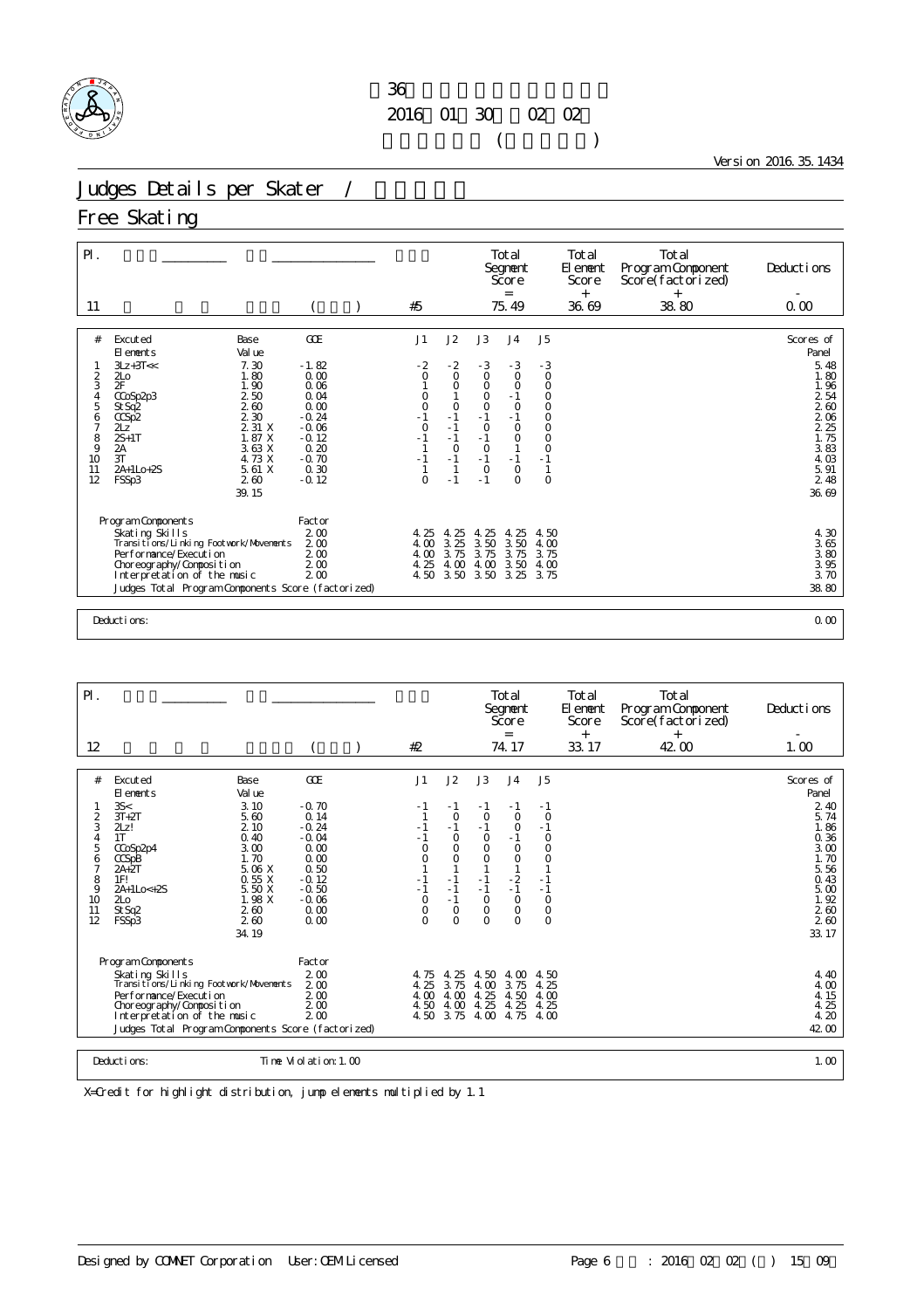

Version 2016.35.1434

# Judges Details per Skater /

## Free Skating

| $\mathsf{P} \mathsf{I}$ .<br>13                                                                                                                                                                                                                                                                                                                                   |                                                                                                                 | #7                                                         |                                                                                                                                                                   |                                                                                           | Total<br>Segnent<br>Score<br>$=$<br>72.19                                                                                            |                                                                                                                                     | Total<br>El ement<br>Score<br>$^{+}$<br>29.99 | Total<br>Program Component<br>Score(factorized)<br>$\ddot{}$<br>43.20 | Deductions<br>1.00                                                                                                                                     |
|-------------------------------------------------------------------------------------------------------------------------------------------------------------------------------------------------------------------------------------------------------------------------------------------------------------------------------------------------------------------|-----------------------------------------------------------------------------------------------------------------|------------------------------------------------------------|-------------------------------------------------------------------------------------------------------------------------------------------------------------------|-------------------------------------------------------------------------------------------|--------------------------------------------------------------------------------------------------------------------------------------|-------------------------------------------------------------------------------------------------------------------------------------|-----------------------------------------------|-----------------------------------------------------------------------|--------------------------------------------------------------------------------------------------------------------------------------------------------|
| #<br>Excuted<br>Base<br>Val ue<br>El ements<br>2.10<br>3Lz < d<br>2F<br>$\frac{2}{3}$<br>1.90<br>3T<br>4.30<br>280<br>$\frac{4}{5}$<br>FCSp3<br>3.30<br>2A<br>2 86 X<br>$21z + 210 < c$<br>$\frac{6}{7}$<br>$2A+2T$<br>5.06 X<br>8<br>CSSp3<br>2.60<br>9<br>260<br>St Sq2<br>1.00X<br>10<br>$3T < +REP$<br>2 31 X<br>2Lz<br>11<br>12<br>2 50<br>CCoSp3p2<br>33.33 | GOE<br>$-0.90$<br>0.06<br>$-2.10$<br>0.00<br>0.10<br>$-0.90$<br>0.10<br>0.40<br>0.20<br>$-0.60$<br>0.00<br>0.30 | J1<br>$-3$<br>$-3$<br>0 1 0 1 - 3 1 1<br>$-3$<br>$-3$<br>O | J2<br>$-3$<br>$\begin{smallmatrix}0\\-3\end{smallmatrix}$<br>$\frac{0}{0}$<br>-3<br>$\circ$<br>$\begin{smallmatrix}0\\-3\end{smallmatrix}$<br>$\circ$<br>$\Omega$ | J3<br>$-3$<br>$0 - 3$<br>$0 - 3$<br>$0 - 3$<br>$\frac{0}{0}$<br>$\frac{0}{3}$<br>$\Omega$ | J <sub>4</sub><br>$-3$<br>$\begin{smallmatrix}0\\-3\end{smallmatrix}$<br>$-0$<br>$-3$<br>0<br>$\mathbf{1}$<br>$\mathbf{1}$<br>$-3$ 0 | J5<br>$\text{-}3$<br>$\begin{smallmatrix}0\\-3\end{smallmatrix}$<br>$-0$<br>$-3$<br>$0$<br>$\circ$<br>$\frac{3}{0}$<br>$\mathbf{1}$ |                                               |                                                                       | Scores of<br>Panel<br>1.20<br>1.96<br>220<br>280<br>3.40<br>1.96<br>$\begin{array}{c} 5.16 \\ 3.00 \end{array}$<br>280<br>0.40<br>2.31<br>280<br>29.99 |
| Program Components<br>Skating Skills<br>Transitions/Linking Footwork/Movements<br>Performance/Execution<br>Choreography/Composition<br>Interpretation of the music<br>Judges Total Program Components Score (factorized)<br>Deductions:                                                                                                                           | Factor<br>2 <sub>0</sub><br>200<br>200<br>2 <sub>0</sub><br>2 <sub>0</sub><br>Fal I s: 1, 00                    | 4.50<br>4.50<br>4.25<br>4.50<br>4.25                       | 4.50<br>3.75<br>4.00<br>4.00<br>4.00                                                                                                                              | 4.50<br>4.00<br>4.25<br>4.00<br>4.25                                                      | 4.50<br>4.75<br>4.75<br>4.50<br>4.00                                                                                                 | 4.75<br>4.50<br>4.50<br>4.25<br>4.25                                                                                                |                                               |                                                                       | 4.55<br>$4\overline{30}$<br>$4\overline{35}$<br>$4\overline{25}$<br>$4\overline{15}$<br>43.20<br>1.00                                                  |

| $\mathsf{P}$ .                                                     |                                                                                                                                                                                                                                                                                      |                                                                                                                                    |                                                                                                |                                                                                                         |                                                                                                                          | Total<br>Segnent<br>Score<br>$=$                                                                                               |                                                                                                                                                    | Total<br>El ement<br>Score<br>$+$ | Total<br>Program Component<br>Score(factorized) | Deductions                                                                                                                   |
|--------------------------------------------------------------------|--------------------------------------------------------------------------------------------------------------------------------------------------------------------------------------------------------------------------------------------------------------------------------------|------------------------------------------------------------------------------------------------------------------------------------|------------------------------------------------------------------------------------------------|---------------------------------------------------------------------------------------------------------|--------------------------------------------------------------------------------------------------------------------------|--------------------------------------------------------------------------------------------------------------------------------|----------------------------------------------------------------------------------------------------------------------------------------------------|-----------------------------------|-------------------------------------------------|------------------------------------------------------------------------------------------------------------------------------|
| 14                                                                 |                                                                                                                                                                                                                                                                                      |                                                                                                                                    | #10                                                                                            |                                                                                                         |                                                                                                                          | 71.41                                                                                                                          |                                                                                                                                                    | 29.31                             | $^{+}$<br>43.10                                 | 1.00                                                                                                                         |
| #<br>$\frac{2}{3}$<br>4<br>5<br>6<br>7<br>8<br>9<br>10<br>11<br>12 | Excuted<br>Base<br>Val ue<br>El ements<br>3T<br>4.30<br>3S<br>4.40<br>3.50<br>CCoSp3p4<br>1.80<br>2 <sub>LO</sub><br>St Sq2<br>260<br>3.63X<br>2A<br>4.95 X<br>$2Lz + 1Lo + 2F$<br>1.90<br>FCSp1<br>3.74X<br>$2Lz + 2T$<br>0.44X<br>1T<br>1.65X<br>$1A+1T$<br>CSSpB<br>1.60<br>34.51 | <b>GOE</b><br>$-1.96$<br>$-2.10$<br>0.10<br>0.06<br>0.00<br>$-0.20$<br>$-0.18$<br>$-0.24$<br>$-0.54$<br>$-0.06$<br>$-0.08$<br>0.00 | J1<br>$-2$<br>$-3$<br>0<br>0<br>$-1$<br>$\circ$<br>$-1$<br>$-1$<br>$-1$<br>$\circ$<br>$\Omega$ | J2<br>$-3$<br>$-3$<br>0<br>$\circ$<br>$\circ$<br>$-1$<br>$-1$<br>$-2$<br>$\circ$<br>$\circ$<br>$\Omega$ | J3<br>$-3$<br>$-3$<br>$\circ$<br>$\circ$<br>$\circ$<br>$-1$<br>$-1$<br>$\circ$<br>$-2$<br>$\circ$<br>$\circ$<br>$\Omega$ | J <sub>4</sub><br>$-3$<br>$-3$<br>$\circ$<br>O<br>$\circ$<br>$\circ$<br>$\mathsf O$<br>$-1$<br>$-2$<br>$-1$<br>$-1$<br>$\circ$ | J <sub>5</sub><br>$\begin{array}{c} -3 \\ -3 \\ 0 \end{array}$<br>$\circ$<br>$\circ$<br>$\circ$<br>$-1$<br>$-1$<br>$-2$<br>$-1$<br>$-1$<br>$\circ$ |                                   |                                                 | Scores of<br>Panel<br>2 3 4<br>2 3 0<br>3.60<br>1.86<br>260<br>3.43<br>4.77<br>1.66<br>3.20<br>0.38<br>1.57<br>1.60<br>29.31 |
|                                                                    | Program Components<br>Skating Skills<br>Transi ti ons/Li nki ng Footvork/Movements<br>Per for mance/Execution<br>Choreography/Composition<br>Interpretation of the music<br>Judges Total Program Components Score (factorized)                                                       | Factor<br>200<br>2 <sub>0</sub><br>200<br>2 <sub>0</sub><br>2 <sub>0</sub>                                                         | 5.00<br>4.50<br>4.50<br>4.75<br>4.75                                                           | 4.25<br>3.50<br>4.00<br>4.00<br>3.75                                                                    | 4.50<br>3.75<br>3.75<br>4.25<br>4.00                                                                                     | 4.75<br>4.00<br>4.25<br>4.50<br>4.75                                                                                           | 4.75<br>4.25<br>4.50<br>4.25<br>4.50                                                                                                               |                                   |                                                 | 4.65<br>4.00<br>4.20<br>4.35<br>4.35<br>43.10                                                                                |
|                                                                    | Deductions:                                                                                                                                                                                                                                                                          | Fal I s: 1, 00                                                                                                                     |                                                                                                |                                                                                                         |                                                                                                                          |                                                                                                                                |                                                                                                                                                    |                                   |                                                 | 1.00                                                                                                                         |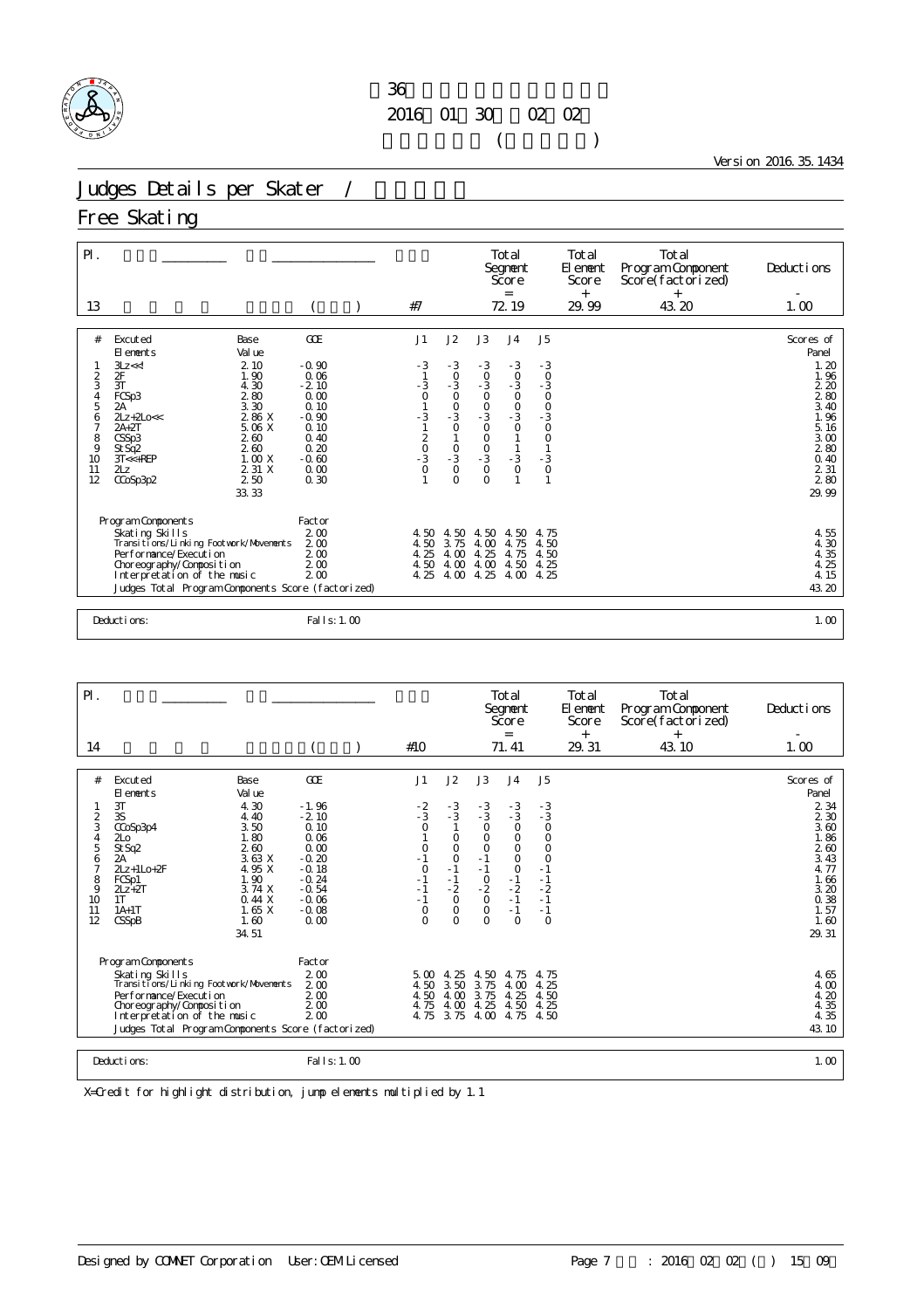

Version 2016.35.1434

# Judges Details per Skater /

## Free Skating

| $P$ .<br>15                                                                                                    |                                                                                                                                                                                                                                                                            |                                                                                                                       | #4                                                                      |                                                                                                                |                                                                                    | Total<br>Segnent<br>Score<br>$=$<br>71.40                                                                           |                                                                                  | Total<br>El ement<br>Score<br>$^{+}$<br>30.90 | Total<br>Program Component<br>Score(factorized)<br>$^{+}$<br>40.50 | Deductions<br>0.00                                                                                                          |
|----------------------------------------------------------------------------------------------------------------|----------------------------------------------------------------------------------------------------------------------------------------------------------------------------------------------------------------------------------------------------------------------------|-----------------------------------------------------------------------------------------------------------------------|-------------------------------------------------------------------------|----------------------------------------------------------------------------------------------------------------|------------------------------------------------------------------------------------|---------------------------------------------------------------------------------------------------------------------|----------------------------------------------------------------------------------|-----------------------------------------------|--------------------------------------------------------------------|-----------------------------------------------------------------------------------------------------------------------------|
| #<br>$\frac{2}{3}$<br>$\begin{array}{c} 4 \\ 5 \end{array}$<br>6<br>$\overline{7}$<br>8<br>9<br>10<br>11<br>12 | Excuted<br>Base<br>El ements<br>Val ue<br>2S<br>1.30<br>2F<br>1.90<br>3.50<br>CCoSp3p4<br>3.30<br>2A<br>1.80<br>2L <sub>0</sub><br>3T<br>4.73 X<br>260<br>FSSp3<br>1.80<br>St Sq1<br>5.61 X<br>3L <sub>O</sub><br>3.63 X<br>2A<br>2 31 X<br>2Lz!<br>1.70<br>CCSpB<br>34.18 | GOE<br>0.04<br>0.00<br>0.30<br>0.50<br>0.00<br>$-1.96$<br>0.10<br>$-0.12$<br>$-0.14$<br>$-0.50$<br>$-0.90$<br>$-0.60$ | J1<br>0<br>0<br>$\frac{0}{3}$<br>$\circ$<br>$0$<br>$-1$<br>$-3$<br>$-2$ | J2<br>0<br>O<br>$\begin{smallmatrix}0\\-3\end{smallmatrix}$<br>$\circ$<br>$-1$<br>$-1$<br>$-1$<br>$-3$<br>$-2$ | J3<br>0<br>$\circ$<br>O<br>$\frac{0}{3}$<br>$\circ$<br>$0$<br>$-1$<br>$-3$<br>$-2$ | J <sub>4</sub><br>$\circ$<br>$\circ$<br>$\frac{1}{0}$<br>-3<br>$\mathbf{1}$<br>$-1$<br>$-0$<br>$-1$<br>$-3$<br>$-3$ | J <sub>5</sub><br>0<br>$\circ$<br>$-2$<br>$-2$<br>0<br>$000 - 1 - 3 = 3$<br>$-1$ |                                               |                                                                    | Scores of<br>Panel<br>1.34<br>1.90<br>3.80<br>3.80<br>1.80<br>2.77<br>2.70<br>1.68<br>5.47<br>3.13<br>1.41<br>1.10<br>30.90 |
|                                                                                                                | Program Components<br>Skating Skills<br>Transi ti ons/Li nki ng Footvork/Movements<br>Performance/Execution<br>Choreography/Composition<br>Interpretation of the music<br>Judges Total Program Components Score (factorized)<br>Deductions:                                | Factor<br>2 <sub>0</sub><br>200<br>200<br>2 <sub>0</sub><br>2 <sub>0</sub>                                            | 4.75<br>4.25<br>4.00<br>4.25<br>4.25                                    | 4.25<br>3.75<br>3.75<br>3.75<br>4.00                                                                           | 25<br>4.<br>4.00<br>4.00<br>4.00<br>3.75                                           | 4.50<br>3.50<br>4.00<br>3.75<br>3.00                                                                                | 4.75<br>4.25<br>4.25<br>4.00<br>4.25                                             |                                               |                                                                    | 4.50<br>3.95<br>$\frac{4}{3}$ $\frac{00}{95}$<br>3.85<br>40.50<br>0.00                                                      |

| 16                                                                                                                                                                                                                                                                                                                                                   |                                                                                                                 | #1                                                                    |                                                                                                                  |                                                                    |                                                                                                                                   |                                                                                                                                                          |              | Score(factorized) |                                                                                                                                      |
|------------------------------------------------------------------------------------------------------------------------------------------------------------------------------------------------------------------------------------------------------------------------------------------------------------------------------------------------------|-----------------------------------------------------------------------------------------------------------------|-----------------------------------------------------------------------|------------------------------------------------------------------------------------------------------------------|--------------------------------------------------------------------|-----------------------------------------------------------------------------------------------------------------------------------|----------------------------------------------------------------------------------------------------------------------------------------------------------|--------------|-------------------|--------------------------------------------------------------------------------------------------------------------------------------|
|                                                                                                                                                                                                                                                                                                                                                      |                                                                                                                 |                                                                       |                                                                                                                  |                                                                    | $=$<br>69.08                                                                                                                      |                                                                                                                                                          | $+$<br>28.98 | $^{+}$<br>41.10   | 1.00                                                                                                                                 |
| #<br>Excuted<br>Base<br>Val ue<br>El ements<br>2T<br>1.30<br>$\frac{2}{3}$<br>3S <<<br>1.30<br>3.30<br>2A<br>$\overline{4}$<br>200<br>CCSD1<br>5<br>$2F+1Lo+2S$<br>3.70<br>6<br>1S<br>0.40<br>FSSp4<br>3.00<br>7<br>8<br>260<br>St Sq2<br>1.65X<br>9<br>$2$ Lze<br>5.06 X<br>10<br>$2A+2T$<br>2.09 X<br>2F!<br>11<br>12<br>CCoSp3p4<br>3.50<br>29.90 | GOE<br>0.04<br>$-0.60$<br>0.30<br>0.00<br>0.00<br>$-0.02$<br>0.10<br>0.00<br>$-0.60$<br>0.00<br>$-0.24$<br>0.10 | J1<br>$-3$<br>$\circ$<br>$\circ$<br>$\circ$<br>$-2$<br>$-2$<br>0<br>0 | J2<br>0<br>$-3$<br>$\circ$<br>$\circ$<br>$\circ$<br>$\circ$<br>$\frac{0}{2}$<br>$\mathbf{1}$<br>$-1$<br>$\Omega$ | J3<br>0<br>$-3$<br>$\circ$<br>$\circ$<br>00000<br>$-1$<br>$\Omega$ | J <sub>4</sub><br>0<br>$-3$<br>$\circ$<br>$\circ$<br>$-1$<br>$\begin{matrix} 0 \\ 0 \\ -2 \\ -1 \end{matrix}$<br>$-1$<br>$\Omega$ | J5<br>$\begin{smallmatrix}0\\-3\end{smallmatrix}$<br>$\circ$<br>$\mathsf O$<br>$\begin{array}{c}\n0 \\ 0 \\ 0 \\ -2 \\ 0 \\ -1\n\end{array}$<br>$\Omega$ |              |                   | Scores of<br>Panel<br>1.34<br>0.70<br>3.60<br>2 <sub>0</sub><br>3.70<br>0.38<br>3.10<br>260<br>1.05<br>5.06<br>1.85<br>3.60<br>28.98 |
| Program Components<br>Skating Skills<br>Transi ti ons/Li nki ng Footvork/Movements<br>Per for mance/Execution<br>Choreography/Composition<br>Interpretation of the music<br>Judges Total Program Components Score (factorized)<br>Deductions:                                                                                                        | Factor<br>2 <sub>0</sub><br>2 <sub>0</sub><br>2 <sub>0</sub><br>200<br>2 <sub>0</sub><br>Fal   s: 1.00          | 4.50<br>4.25<br>4.00<br>4.50<br>4.25                                  | 4.50<br>4.50<br>4.25<br>4.50<br>4.25                                                                             | 4.25<br>3.75<br>4.25<br>4.00<br>4.00                               | 3.75<br>3.75<br>3.50<br>4.00<br>3.50                                                                                              | 4.25<br>4.00<br>4.00<br>4.25<br>4.00                                                                                                                     |              |                   | 4.25<br>4.05<br>4.00<br>4.25<br>4.00<br>41.10<br>1.00                                                                                |